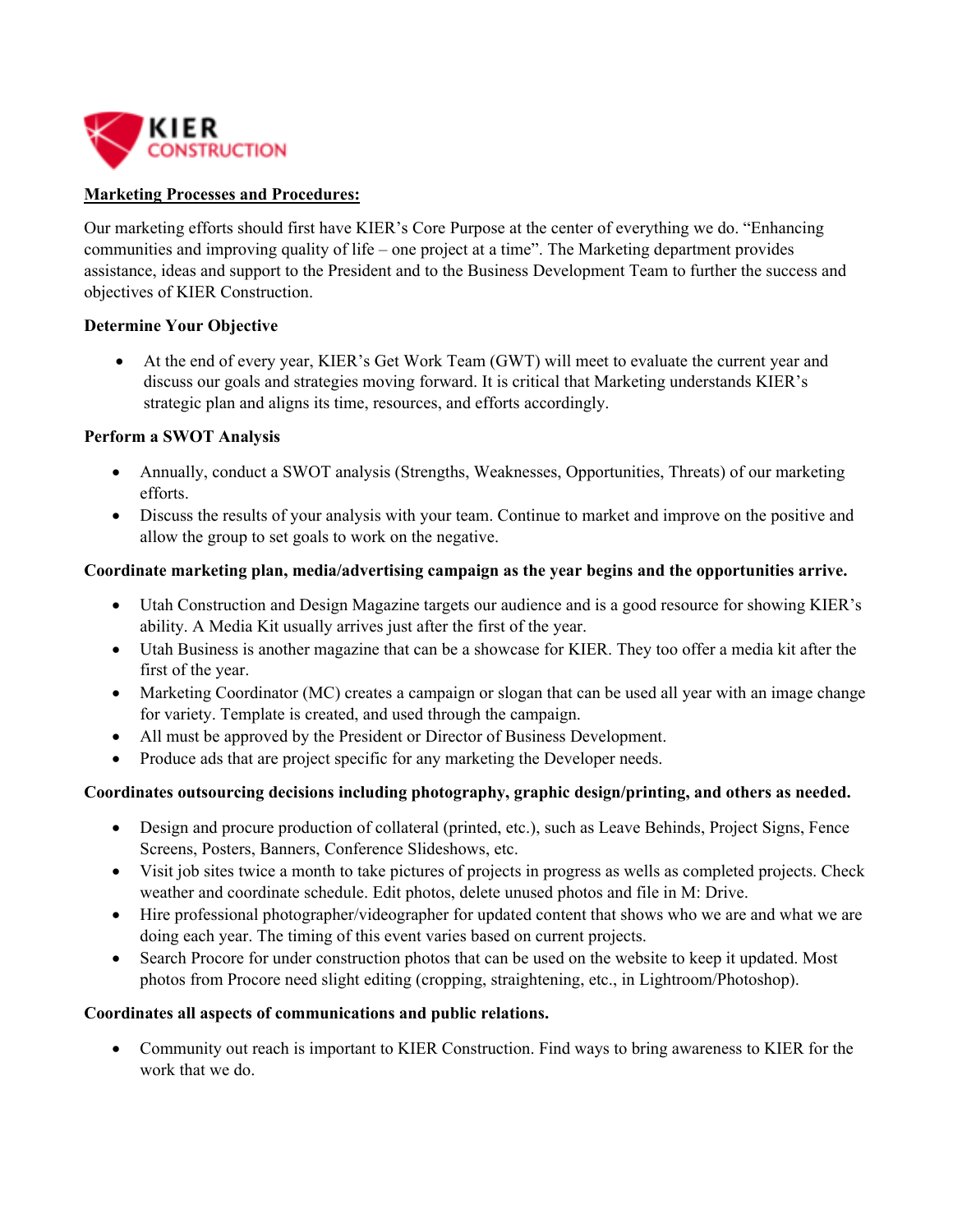Create and distribute KIER's Monthly Newsletter by the first of each month. Request a "Just a Thought" front page message from Clint. Write about projects or other happenings on the second page. Include a Birthday list for the employees. Choose and elicit Employee Spotlight information from two people in the company.

## **Develops written collateral materials supporting sales and marketing efforts.**

- Interview Estimator and project teams for individual project information to create profile pages for each KIER project. Use the current template and infill with photos/information. These can be used to populate brochures and proposals, usually with only minor adjustments.
- Produce proposal verbiage applicable to project type and save in Word for "The Vault." The Vault is found in the "Miscellaneous" file in the M: Business Development drive. Develop a way to organize the information for easy access for future brochures and proposals.

## **Works with web developer to update and enhance the company website.**

- Update with new projects and project photos twice a month. Keep a calendar!
- Yearly have an in-depth review of the website, overall design, and consider a complete redesign if needed.

### **Social media updates.**

- Post something once a week on Facebook, Twitter, Linked In, Instagram, Snap Chat, Pinterest, Tik Tok, etc. Put reminder in calendar. Ask someone to be your accountability partner.
- Keep up on all trends.

### **Present a professional KIER Construction image to the community.**

- Sell KIER and the product we produce. Keep it simple but present it well.
- Keep a master template to build on.
- Check spelling and have someone else check spelling.
- Be consistent with the product (imaging, branding, messaging) that is sent out.

#### **Obtains client reference letter and the completion of each project.**

 Ask Owner for Reference Letter at the end of project. I have asked the Project Manager or Business Development to help with this in some situations. Especially if they have a good relationship with the client.

#### **Generates custom brochures as requested.**

- Use current template saved in M: Business Development Drive: Brochures: New Template April 2019: KIER Template April 2019. Build off of previous. Use profile pages for projects information. Infill with photos from the Project Photo file in the M Drive. Use export photos for InDesign – they work better.
- Keep updated profile pages can be done during the slower times.
- Custom brochures and proposals are never exactly the same.
- Start with a blank template. Sometimes some funky things happen when copying and saving from a previous InDesign brochure/proposal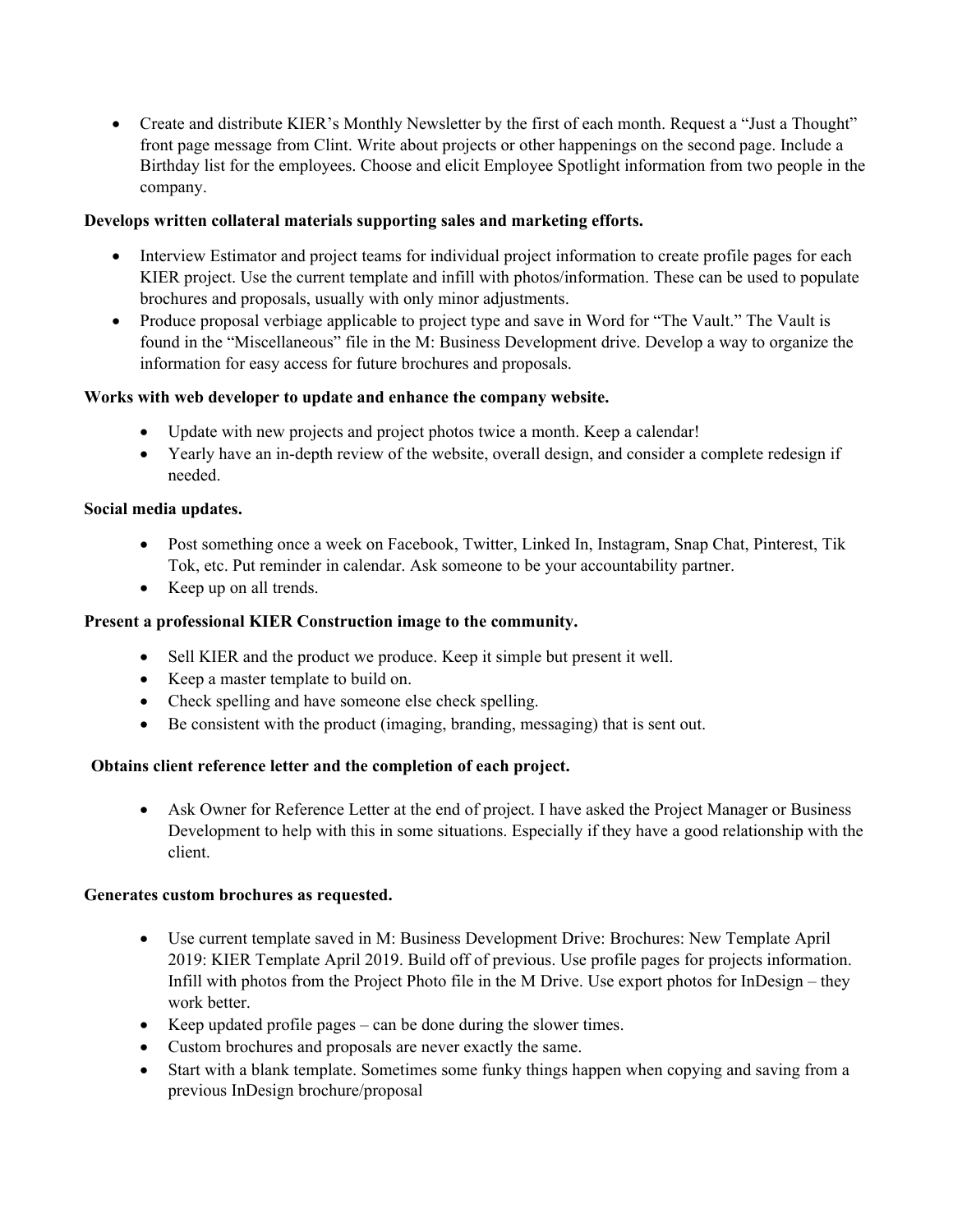# **Maintain updated list of current and completed projects.**

- Create and protect list of projects that include:
	- o Name and address of project
	- o Owner's information
	- o Architect's information
	- o Contract amount
	- o Size of project | Unit count
	- o Start date | Completion date
	- o Project number that Brent assigns
	- o Funding type
	- o Enterprise Green Information
	- o Add anything else that will be useful in fulfilling the HUD proposal requirements

# **Maintains KIER inventory and promotional materials.**

- Find out budget and ordering cycles. Put in calendar.
- Shop online usually IPS1.com
- When received fold and/or put away in inventory closet.
- Clean out closet twice a year
- Give KIER gear away periodically
- Keep record of inventory | put in KIER Gear file on M: Drive

# **Generates employee resumes for use in proposals.**

- Ask Margo for a copy of new Superintendent's, Project Manager's and Project Engineer's resumes when they are onboarded.
- Take their photo.
- Create a resume using the template in M: Business Development: Brochures: New Template April 2019: KIER Resume Template
- Update with new projects as the people move from project to project.
- File in M: Business Development: Marketing Materials: Resumes: Individual's Folder.

# **Generate up-to-date project files and catalog project photos.**

- Project files are created using the Project Profile template in M: Business Development: Brochures: New Brochure Template: Project Profile Template.
- Fill in with information and photos, save in M: Business Development: Marketing Materials: Project Profiles: Category (which ever category it goes in).
- Photos are saved in M: Business Development: Project Photos: Alphabetically.
- After taking project photos, transfer from card to Project Photo files. Each project should have its own folder. Then Import the images into Lightroom. Edit. Send the image over to Photoshop for final edit and sizing. Save one as a jpeg with a -7 at the end. Export a smaller size as a "Save for Web" with a -6 on the end. The -6 photos are used for InDesign documents and the website. They render better.